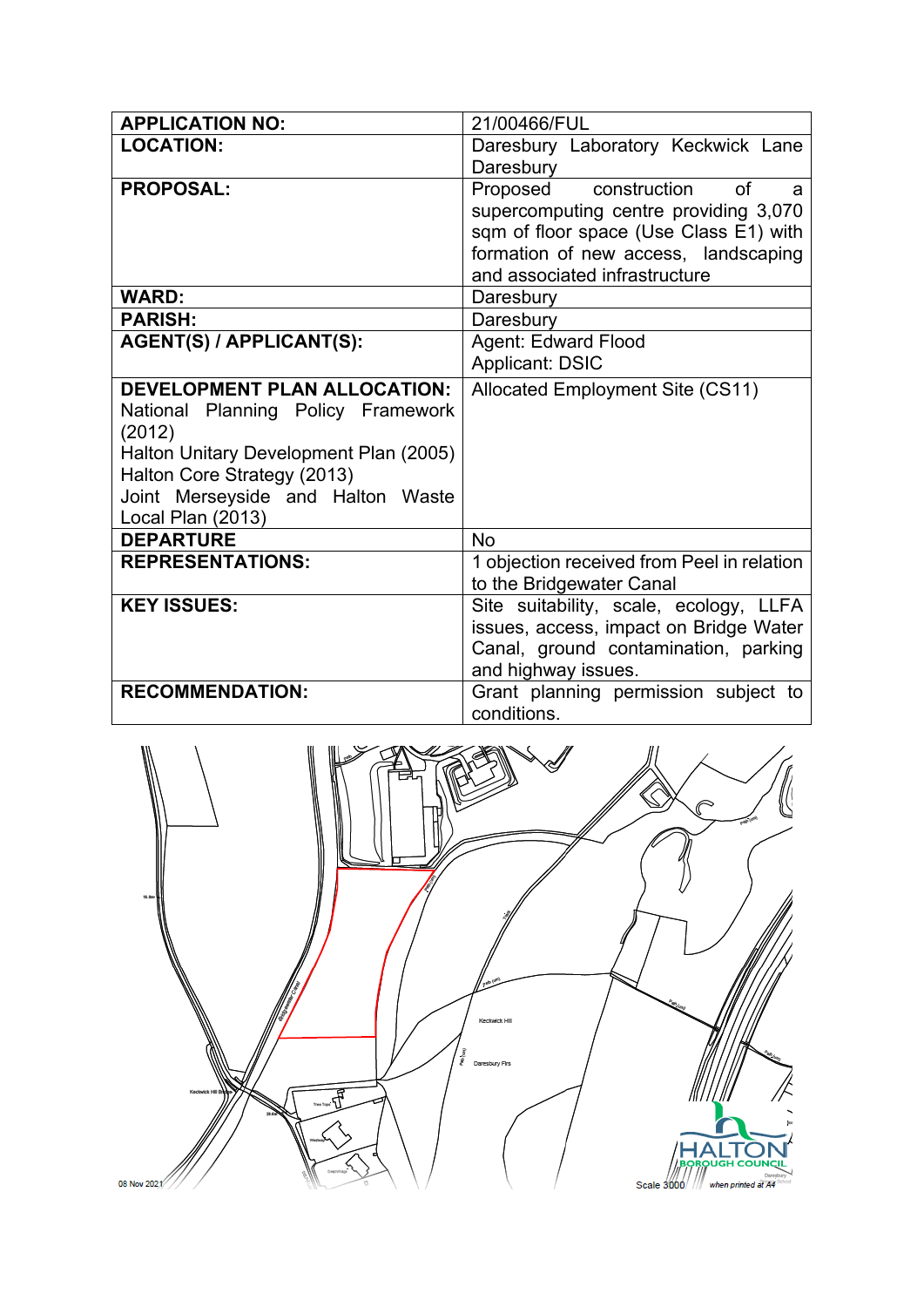# **1. APPLICATION SITE**

### 1.1The Site

The site subject of the application is an undeveloped green field site located adjacent to the Bridge Water Canal (BWC) and the Daresbury Firs. Its location within the wider context is accurately depicted in the red line plan above.

The Local Plan land allocation for the application site is set by the Core Strategy, specifically Figure 12 of Core Strategy Policy 11 'East Runcorn'.

The development proposal is situated on land within the ownership of DSIC, whilst undeveloped still forms part of the existing Daresbury Science and Innovation Campus (DSIC).

### 1.2Development Site Access

The site is currently inaccessible by car. The development proposal details new access arrangements within the red edge of the location plan. This will allow vehicular access to be taken from within the existing DSIC campus via its own internal private road network. Access to DSIC campus is taken from Keckwick Lane via the Innovation Way round a bout.

The proposed access arrangement will result in an extension to the internal DSIC private road network and provide vehicular and pedestrian access via a shared surface with markings.

### 1.3Relevant Site Planning History

None.

## **2. THE APPLICATION**

### 2.1The Proposal

The application proposes the following description of development '*Proposed construction of a supercomputing centre providing 3,070 sqm of floor space (Use Class E1) with formation of new access, landscaping and associated infrastructure*'.

The application results from a DSIC aspiration to develop a new supercomputer laboratory that will be used to undertake computational laboratory based experiments on behalf of DSIC. The proposed single storey building will provide 3070 SQM of floor space that will primarily be used as a data hall with supporting, offices, loading areas, ancillary facilities, covered plant spaces and external plant. The proposed development is expected to replace an existing supercomputing centre at DSIC that is no longer fit for modern day purposes.

# **3. POLICY CONTEXT**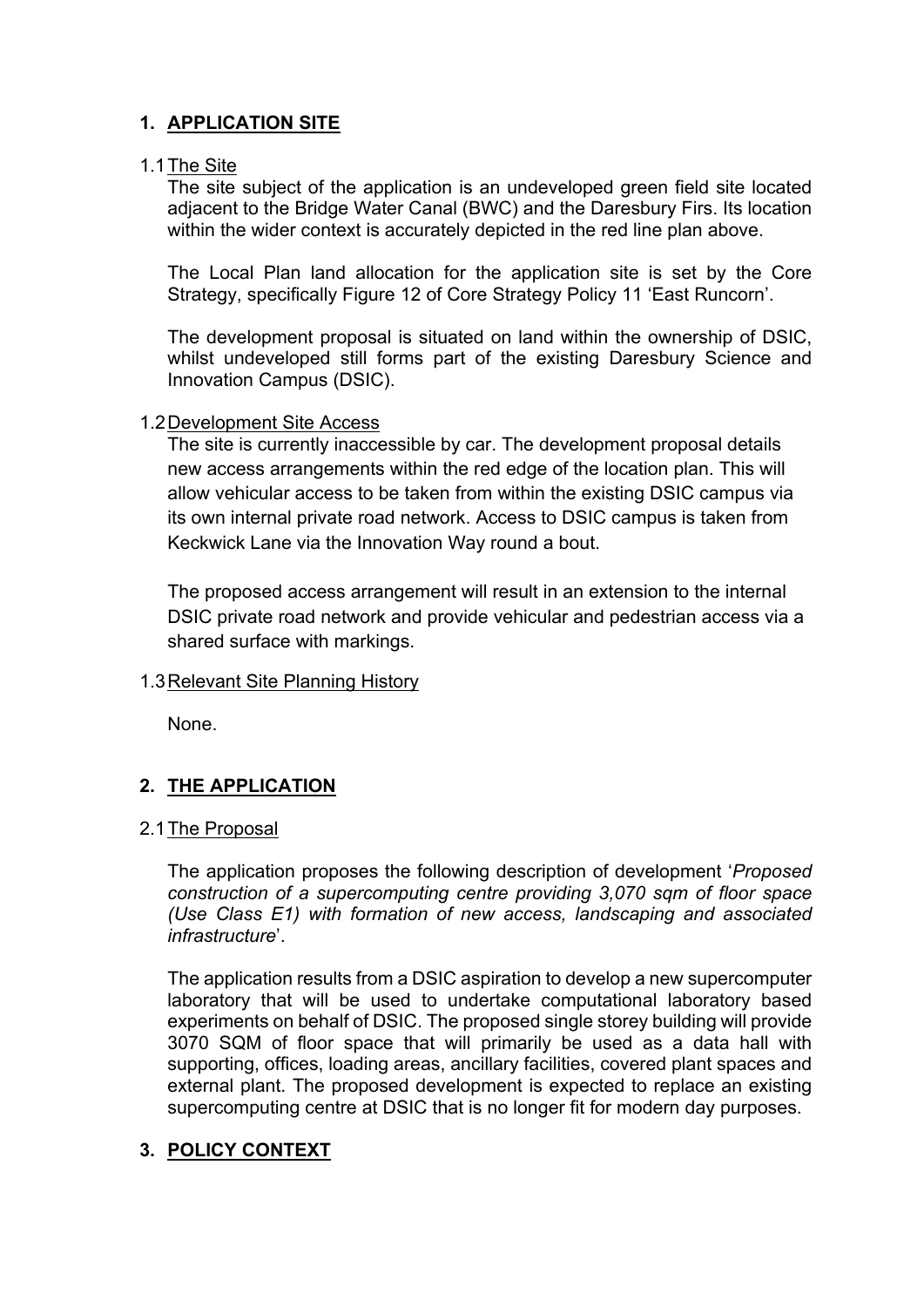Members are reminded that planning law requires for development proposals to be determined in accordance with the development plan, unless material considerations indicate otherwise.

## **4. THE DEVELOPMENT PLAN**

The application site features within the Runcorn East Key Area of Change (Fig11 Pg79 Halton Core Strategy). The Land allocation of Figure 12 in CS11 supersedes the allocation set by the UDP Proposals Map. Prior to this allocation the application site was allocated by the Halton Unitary Development Plan (Site 250) as a regional investment site.

Notwithstanding the land allocation of Policy CS11 there remain relevant UDP policies for the determination of future scheme impact and the justification of conditions. Such matters are discussed in detail below.

## Halton Unitary Development Plan (UDP) (2005)

The relevant UDP policies are:

- BE1 General requirements for development:
- BE2 Quality of design;
- PR16 Development and flood risk;
- TP6 Cycle Provision as Part of New Development;
- TP12 Car parking;
- TP14 Transport assessments;
- TP15 Accessibility to new development
- TP16 Green travel plans
- TP17 Safe travel for all

### 4.1Halton Core Strategy (2013)

The following policies, contained within the Core Strategy are of particular relevance:

- CS2 Presumption in Favour of Sustainable Development;
- CS4 Employment Land Supply and Locational Priorities;
- CS11 East Runcorn:
- CS15 Sustainable Transport;
- CS18 High Quality Design;
- CS19 Sustainable Development and Climate Change;
- CS20 Natural and Historic Environment
- CS23 Managing Pollution and Risk.

### 4.2MATERIAL CONSIDERATIONS

4.3Below are material considerations relevant to the determination of this planning application.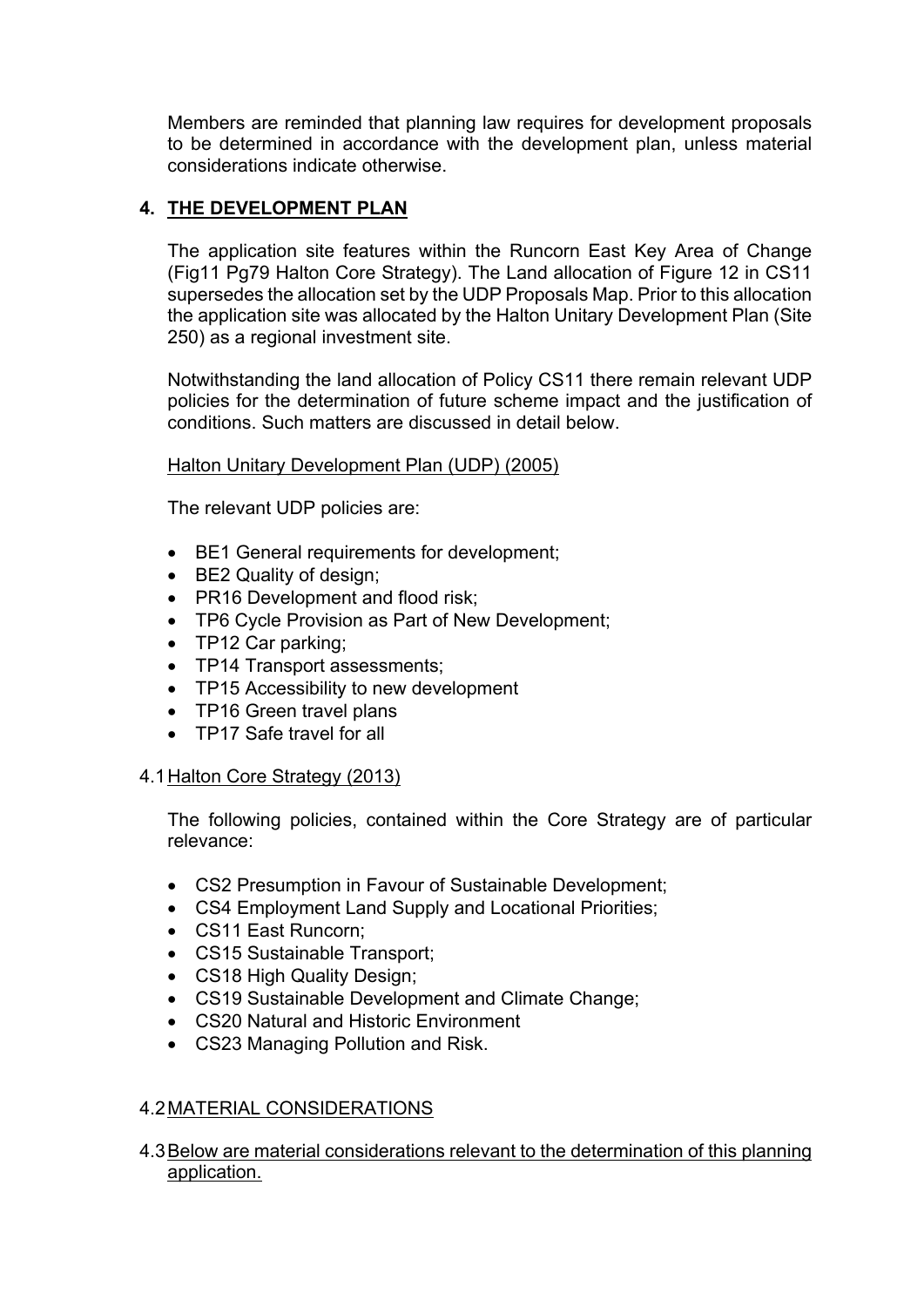## 4.4National Planning Policy Framework

- 4.5The National Planning Policy Framework (NPPF) was published in July 2021 to set out the Government's planning policies for England and how these should be applied.
- 4.6Paragraph 47 states that planning law requires for planning permission be determined in accordance with the development plan, unless material considerations indicate otherwise. Decisions on application should be make as quickly as possible and within statutory timescale unless a longer period has been agreed by the applicant in writing.
- 4.7Paragraph 11 and paragraph 38 state that plans and decisions should apply a presumption in favour of sustainable development and that local planning authorities should work in a positive and creative way, working pro-actively with applicants to secure developments that will improve economic, social and environmental conditions of their areas."
- 4.8Paragraphs 81 states planning policies and decisions should help create the conditions in which businesses can invest, expand and adapt. Significant weight should be placed on the need to support economic growth and productivity, taking into account both local business needs and wider opportunities for development.

### 4.9National Planning Policy for Waste

4.10 The National Planning Policy for Waste sets ambitious aims to work towards a more sustainable and efficient approach to resource use and management through positive planning in delivering sustainable development and resource efficiency including through the provision of modern infrastructure and by driving waste management up the waste hierarchy and by securing the re-use, recovery or disposal of waste without endangering human health or harming the environment.

### 4.11 Other Considerations

4.12 The application has been considered having regard to Article 1 of the First Protocol of the Human Rights Act 1998, which sets out a person's rights to the peaceful enjoyment of property and Article 8 of the Convention of the same Act which sets out his/her rights in respect for private and family life and for the home. Officers consider that the proposed development would not be contrary to the provisions of the above Articles in respect of the human rights of surrounding residents/occupiers.

## 4.13 Joint Merseyside and Halton Waste Local Plan (2013)

The following policies, contained within the Joint Merseyside and Halton Waste Local Plan are of relevance: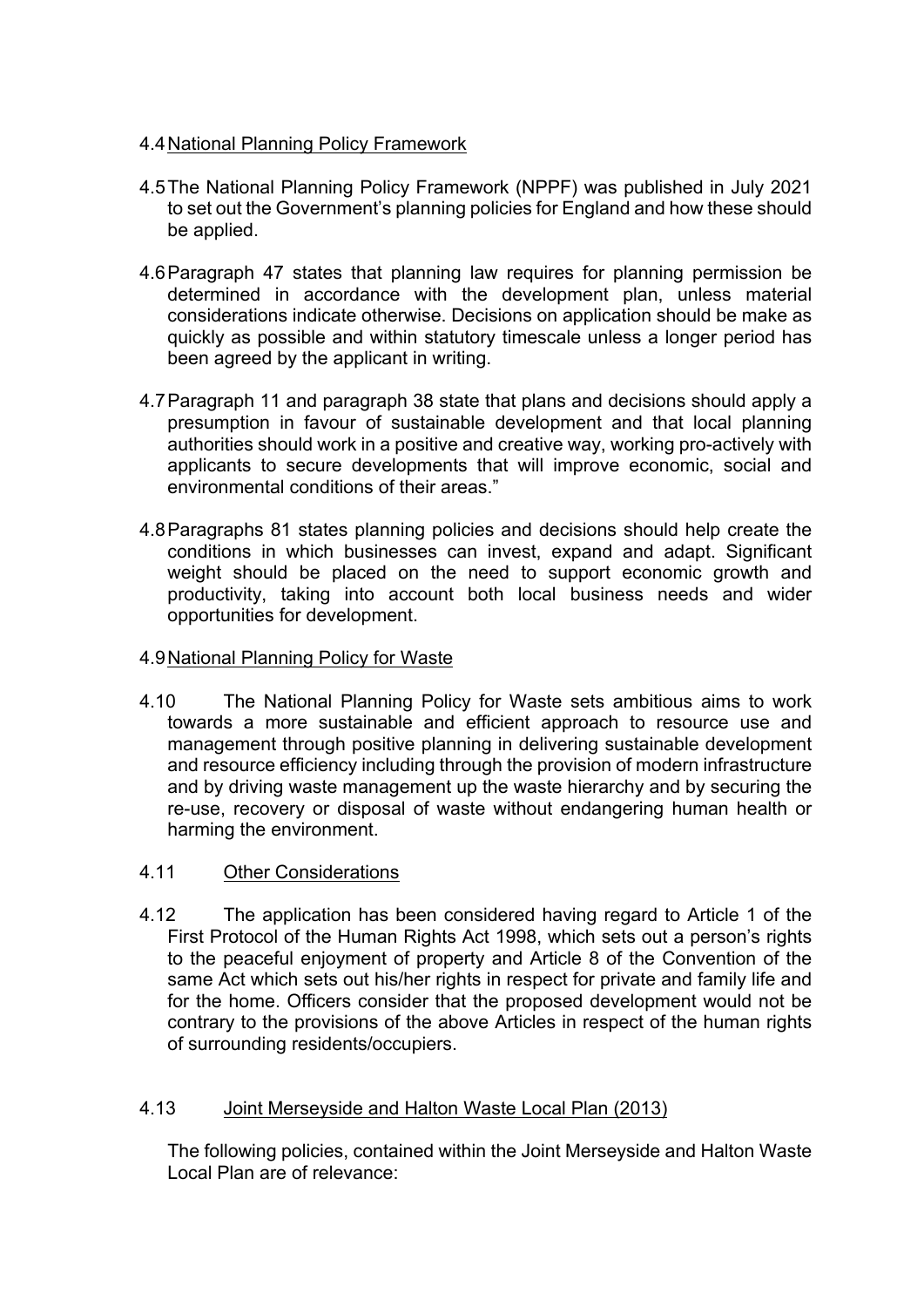- WM8 Waste Prevention and Resource Management;
- WM9 Sustainable Waste Management Design and Layout for New Development.

## **5. CONSULTATIONS**

- 5.1The application was advertised by way of a site notice posted near to the site, press notice dated 1/04/2021, letters to surrounding properties and the Council website.
- 5.2The following consultees and organisations were consulted and any comments received have been summarised below in the assessment section of the report:

## 5.3INTERNAL CONSULTEE RESPONSES

Highways and Transportation Development Control No objection.

Ground Contamination No objection.

Ecology

The Applicant has submitted the following ecology reports to date:

- Preliminary ecological appraisal
- Badger, Water Vole and Otter Survey and Preliminary Roost Assessment **Survey**
- Bat Survey Report

The bat report is currently under the consideration of the Council's ecological advisor. All other reported matters have been assessed without objection subject to the use of appropriate conditions.

An update on the bat survey will be provided to Committee Members orally.

### Lead Local Flood Authority (LLFA)

No objection. Standard drainage conditions to be attached to any approval requiring the submission of a surface water drainage scheme.

#### Environmental Protection

No objection subject to use of a condition regarding plant machinery noise protections.

Open Spaces No objection.

Archaeology No objection.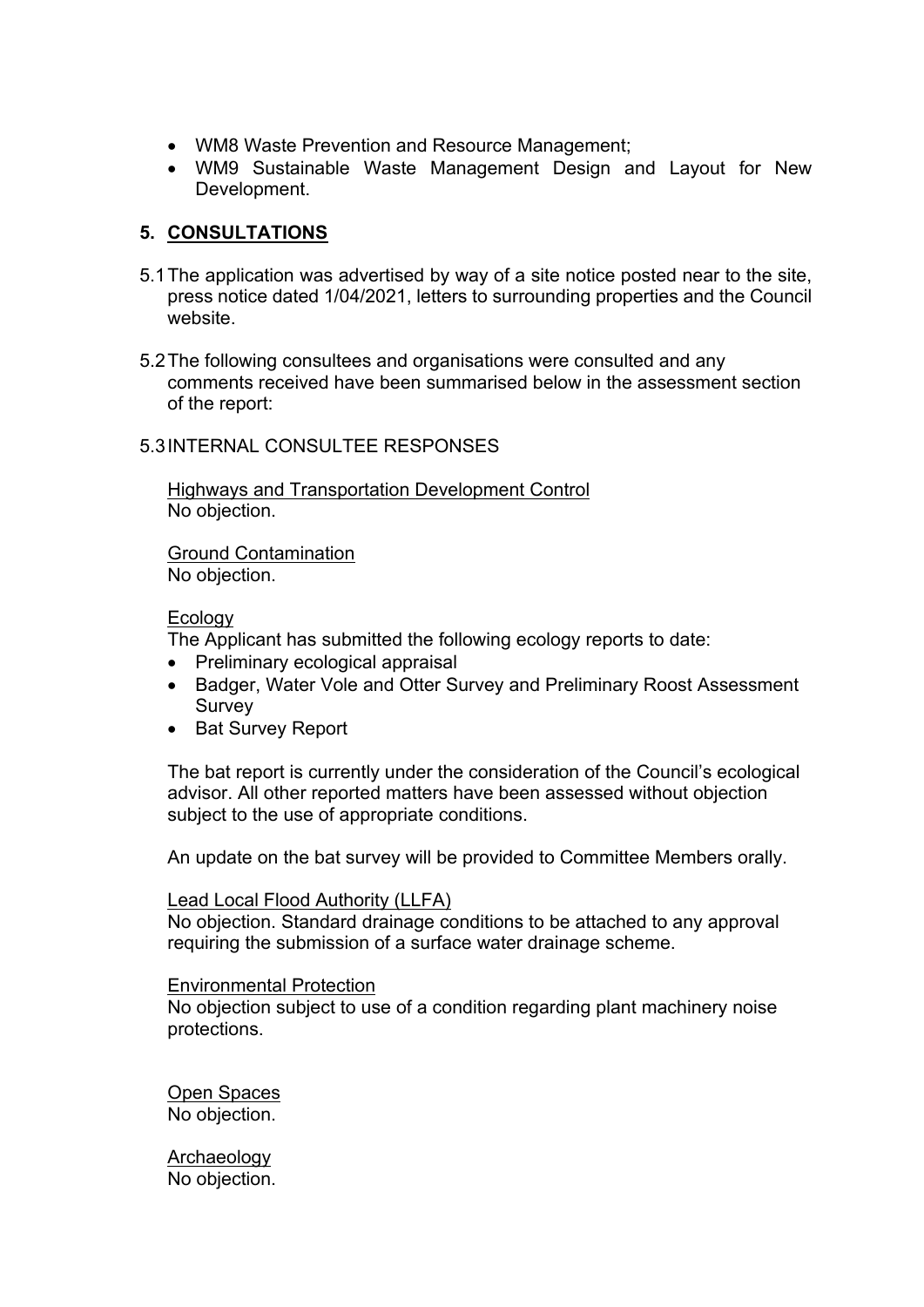Landscape Architect No response.

#### 5.4EXTERNAL RESPONSES

#### United Utilities

No objection, subject to conditions.

#### Peel Holdings

Response states that Peel does not object in principle of this development, but requests a holding objection. A number of observations and concerns are raised in correspondence.

- Development is within 2m of the Canal at its closest point. Concern about adverse loading on canal wall.
- Site subject to a change in land levels adjacent to the canal wall.
- Removal of trees closely located to the canal wall.
- Replacement tree planting should be planted in tree pits to restrict root growth toward canal wall.
- Construction machinery and practices in close proximity to the canal wall
- Concern over operation of proposed drainage soakaway and the impact it will have on canal.

The Council considers the above concerns to be private matters between the Applicant and Peel as adjoining land owners. There are no policy based concerns expressed by Peel. Whilst the concerns are of merit they are matters to be explored between Peel and the Applicant. For the avoidance of doubt the LLFA have considered the proposed drainage strategy and raise no objections.

Bridgewater Trust No response.

Environment Agency No response.

Natural England No objection.

Cheshire Police

No objection. The designing out crime officer has provided detailed comments concerning site security of a developed site. These have been forwarded to the agent advising the Applicant.

### **6. REPRESENTATIONS**

6.1None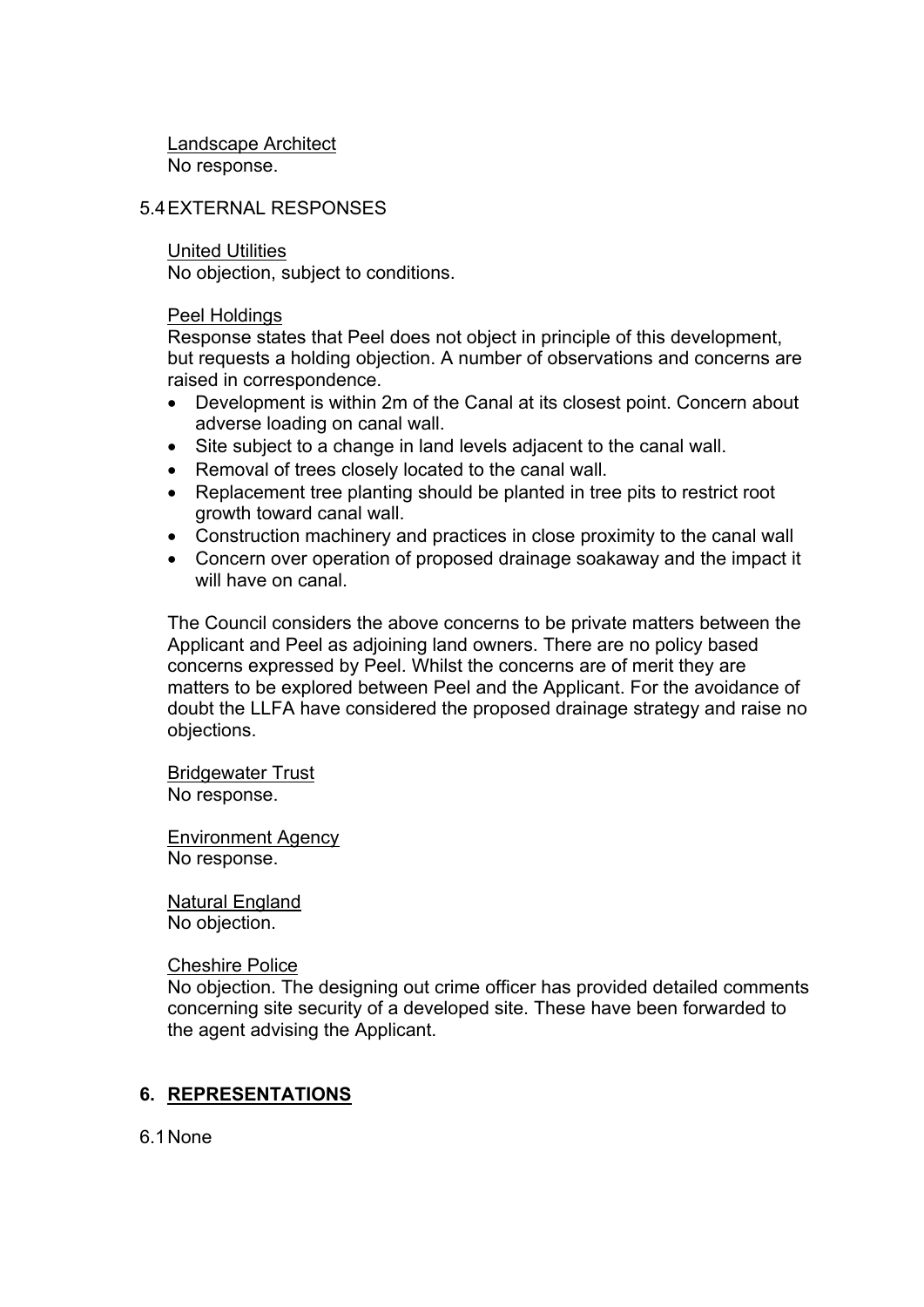# **7. ASSESSMENT**

## 7.1Design and layout

Documentation submitted with the application provides an overview of elevations, site plans and artist concepts as to the final appearance of the scheme within its surroundings.

The proposed development is to be comprised of purpose built materials that are in keeping with a modern employment site, complimenting the material set of the wider modernisation of the DSIC campus.

The proposed single storey unit will be of steel frame construction with modern commercial prefabricated tiled exterior. A limited section of elevation will form a glazed atrium, this feature faces toward the DSIC campus. The materials indicated on the proposed elevations and artist impressions provide sufficient comfort that the scheme is a high quality design that will benefit from a modern material finish that is consistent with the campus surroundings.

Whilst described as a single storey building it has a greater physical mass with the ground floor being 5 metres in height with an additional area of roof mounted plant space above. Above this area of roof mounted plant the Applicant proposes the installation of a solar array.

The total height of the roof mounted equipment adds a further 5m in height to the proposed building.

Roof mounted plant is common throughout the DSIC campus, particularly the latest developments undertaken on site. Extensive plant equipment is required to ensure the building's internal environment is maintained at a specific laboratory grade environment. The gross internal area of the unit will be 3070sqm.

The building fits within the existing DSIC campus. It will rely upon the existing DSIC infrastructure for access and parking. Notwithstanding four parking spaces are provided within the proposed redline. It is expected that this is to be used for providing disabled spaces and servicing.

A landscape plan has been included that details mature tree standards to be planted to replace the existing trees that will be lost as a result of the construction phase.

The proposed development will form an extension to the existing DSIC campus including adaptations and extensions to the private DSIC internal roadway.

### 7.2Landscape Impact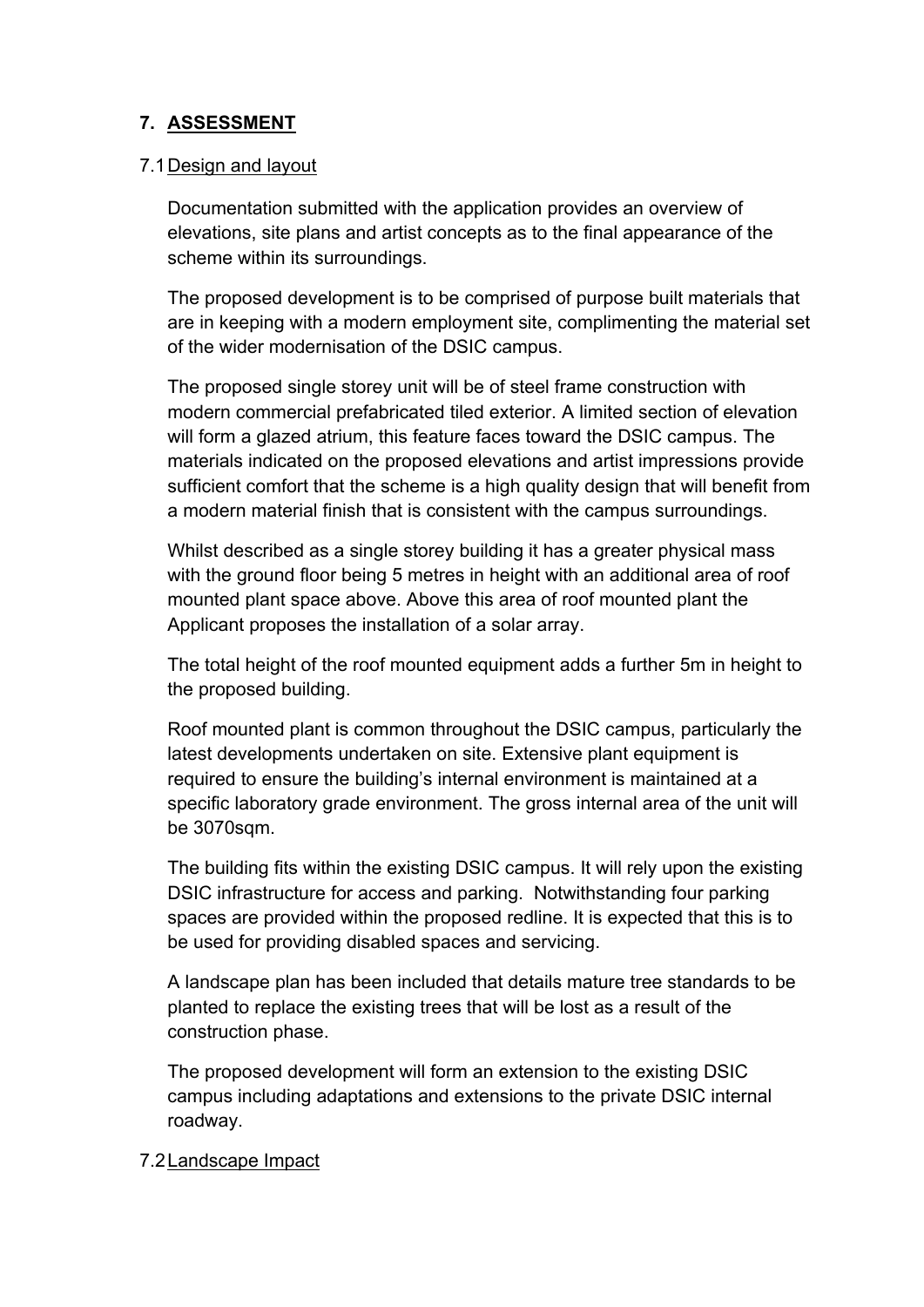The application site is allocated for development in the Core Strategy (CS11). There is an expectation that a degree of landscape impact will result from such allocation. Existing structures on site are predominantly 3-storeys in height, increasing in height away from the canal. It is considered that it will produce minimal impact to the surrounding landscape. A detailed landscape plan has been submitted that demonstrates careful thought and consideration of the scheme designers into the long term appearance of the development within its immediate landscape. A conscious decision has been taken to propose a blank elevation to the canal avoiding an urbanised appearance. It is considered that over time the landscaping scheme will soften the impact of the development within its setting.

The Council's Landscape Architect has been consulted and offers no objection to the development proposal.

## 7.3Highway Considerations

No objection. The Highways Authority have assessed the proposed development and determined that there will be no significant or severe impacts on the existing highway network.

The planning application is supported by a transport note that details means of access, parking, cycle provision and a wider approach to sustainable modes of travel to work.

No infrastructure requirements are expected of this development site (Core Strategy allocation policy CS11) as it is considered that they have been secured already by the Council's approval of planning permission ref: 16/00495/OUTEIA.

### 7.4Flood Risk and Drainage

The Lead Local Flood Authority has confirmed that they raise no objection subject to the following conditions being attached to a planning approval:

- No development shall be occupied until a verification report confirming that the SUDS system and treatment system has been constructed in accordance with the approved design drawings and in accordance with best practice has been submitted to and approved by the local planning authority. This shall include:
	- o Evidence that the treatment plant and SuDS have been signed off by an appropriate, qualified, indemnified engineer and are explained to prospective owners & maintainers plus information that SuDS are entered into the land deeds of the property.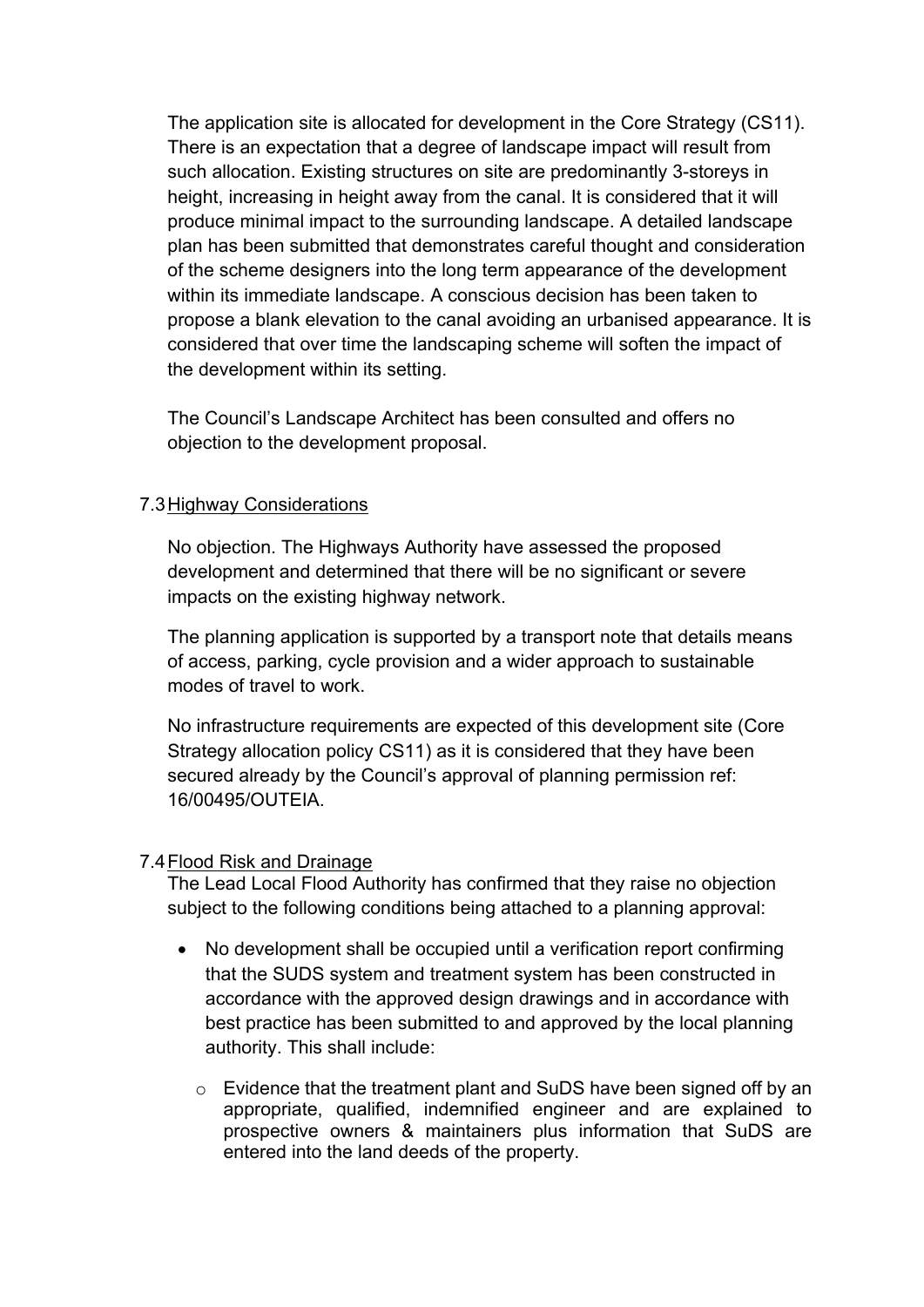- o A maintenance management plan.
- o An agreement that maintenance is in place over the lifetime of the development in accordance with submitted maintenance plan; and/or evidence that the treatment plant and the SuDS will be adopted by third party.
- o Submission of 'As-built drawings and specification sheets for materials used in the construction, plus a copy of Final Completion Certificate.

### 7.5Trees and Ecology

The application site is open bound by the BWC to the west and Daresbury Firs to the east. DSIC campus lies to the North, and the remainder of the DSIC land holding to the South. The site consists almost entirely of poor semi-improved grassland, previously arable farmland bordered by hedgerow, scattered trees and scrub. There are no immediate tree constraints as in preservation orders and the site is not within a conservation area. Daresbury Firs to the East provides a boundary which is a Local Nature Reserve and Local Wildlife Site.

Tree loss associated to the development appears minimal, which is predominantly for the construction of vehicle access and road network around the facility. Within the red edge a total of 10 individual specimens and two groups of trees will be removed. These are to be compensated for by the planting of 11 heavy standard trees. The loss of trees and the replacement planting has been assessed by the Council's Open Spaces Division and confirmed as acceptable.

The Ecological Appraisal considers the development proposals will not result in any adverse ecological impact if the recommended procedures set out in the applications documentation are followed. All permitted work shall be carried out strictly as described in the submitted documentation and in accordance with British Standard 3998:2010 "Recommendations for Tree Work" to safeguard the health and visual amenity of the trees. Work shall not be carried out between April and July if it would result in disturbance to nesting birds to ensure no damage to wildlife.

The Council's retained ecology advisor has considered the documentation submitted to date and raised no objection subject to the use of appropriately worded conditions to achieve the aims set out below.

It should be noted that the Council is awaiting comments from its retained advisor regarding the bat survey which was late being submitted. An update will be presented to Committee Members on this.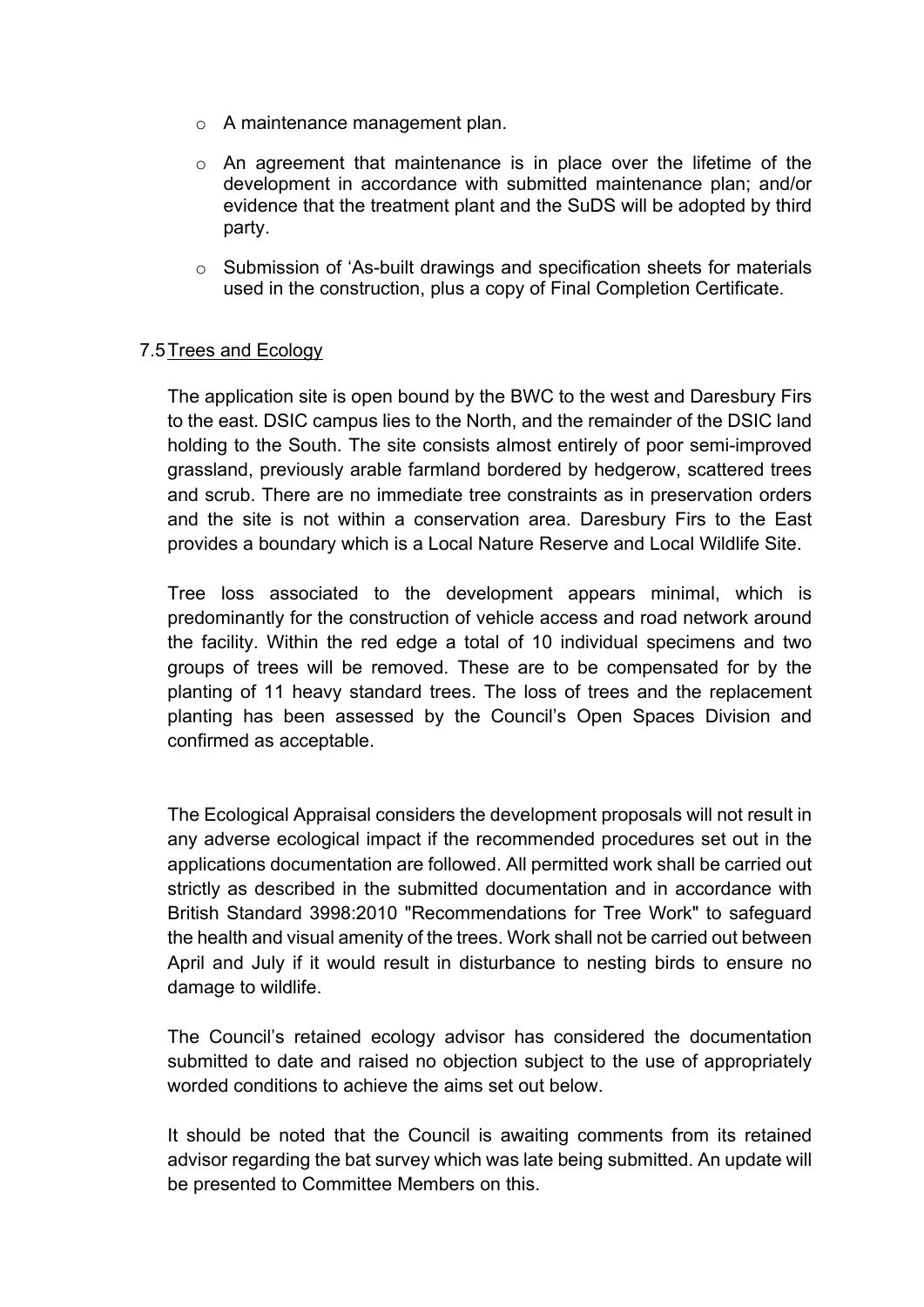Matters recommended by ecology advisor to be secured by condition:

- Construction Environmental Management Plan (CEMP) detailing following requirements:
	- Protection measures for the woodland areas to the east (Daresbury Firs LNR/LWS) and north-east, and any associated buffer habitats located at the eastern site boundary.
	- Protection measure for the Bridgewater Canal to the west, to include a minimum buffer along the watercourse of 5 metres.
	- Pollution control measures to prevent runoff and other potential pollutants entering the woodland area to the east or the canal to the west.
	- Avoidance measures for protected/priority species including badger and hedgehog.
	- Timing restrictions in respect of clearance of potential bird nesting habitat.
		- Invasive species control method statements (Himalayan balsam).

# 7.6Assessment

As noted above the development proposed is of a single storey building providing 3070SQM of proposed employment floor space. DSIC intends this floor space to be used as a supercomputing site. The proposed development would enable DSIC to remain a leading innovator in large scale computing in the UK.

The development site is allocated for employment use by policy CS11, specifically B1 science and high tech research and development. This allocation expects a floor space target of 47,383SQM (Table 7. Core Strategy). It is considered that such a target is an editing mistake of the Core Strategy, as it is unlikely the Council intended to expect the greatest quantum of commercial floor space development upon the smallest area of land in the CS11 land allocation.

The Core Strategy employment delivery expectations of Daresbury Labs is a sum total of 96,883SQM. This is to be delivered across three distinct areas of land as shown in figure 12 of the Core Strategy. They are, the 'Gateway sites' along innovation way, 'Expansion lands' to the West of the BWC and 'Site to the South of existing DSIC campus'. The application site forms part of the latter.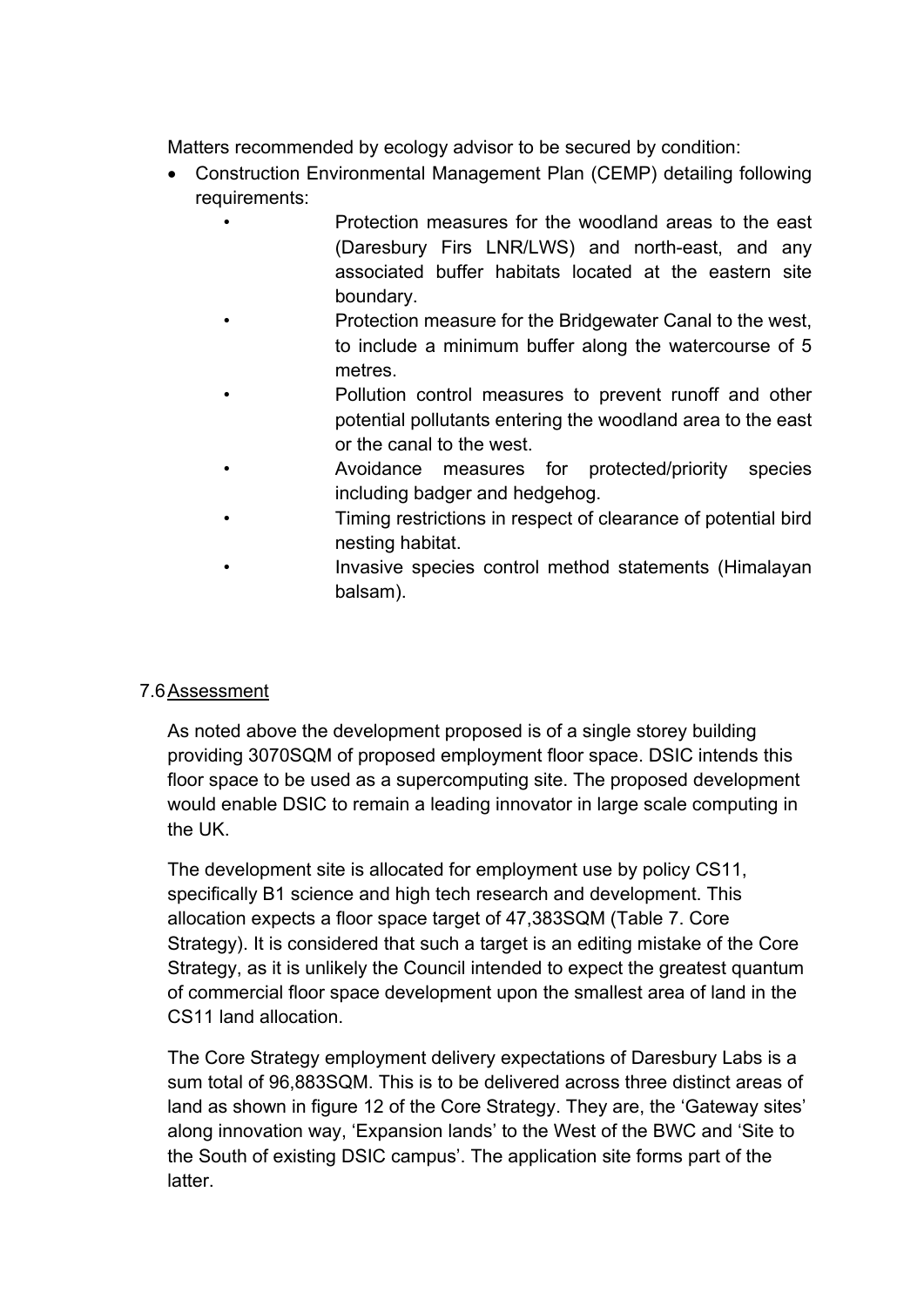Since the adoption of the Core Strategy, the Daresbury Labs campus has delivered 38,418SQM of employment floor space at the Gateway Sites. Using this as built density across the expansion lands, there is sufficient land available for Daresbury Labs to achieve the Core Strategy sum total of floor space between the Gateway Sites and Expansions lands whilst allowing a 3000SQM development to take place on the application site.

Table 7 of the Core Strategy sets out two infrastructure requirements that this development site is expected to contribute towards. Junction improvement works at A56 and improvements to Delph Lane Canal Bridge. These expectations have been met by planning permission ref: 17/00407/OUTEIA and its subsequent amendment permission 20/00487/S73 that were both granted to Redrow Homes in 2018 and 2021 respectively. Development works have begun on site and the improvements works to the A56 junction are expected to commence in the new year. Improvements to the existing canal bridge are expected to be delivered in later phases of Redrows development which will see Delph Lane become part of the Council's greenway network.

It is considered that the proposed development accords with the land use policy associated with the land use designation for the application site.

With regard to materials and design of the development in the context of its site and situation the following points are of note. The building design and material choice is designed to be as sympathetic to its surroundings as possible. The building is a single storey to minimise visual impact and preserve views to the Daresbury Firs. The proposed building materials are dark in nature so as not to distract wider fields of view. Finally, a landscaping plan detailing the planting of mature native species will soften the impact of the proposed development on the local landscape. Whilst it is inevitable that there will be a degree of impact on a development site, particularly a greenfield site, it is considered that the Applicant has taken all steps available to lessen any inevitable impact as a result of the Local Plan land use allocation.

Off-site impacts have been assessed by the Council's Highways Department and the Council's Environmental Health Department. No objection has been received from the Highway Officer advising the Council's decision, environmental health officers have advised the use of a condition to any planning approval regarding plant machinery noise in the interests of protecting the amenity of nearby residents.

Matters of drainage, flood risk, contaminated land and ecological impacts have been assessed by the Council's advisors. No objections have been received subject to the attachment of relevant conditions to ensure compliance with Local Plan policies.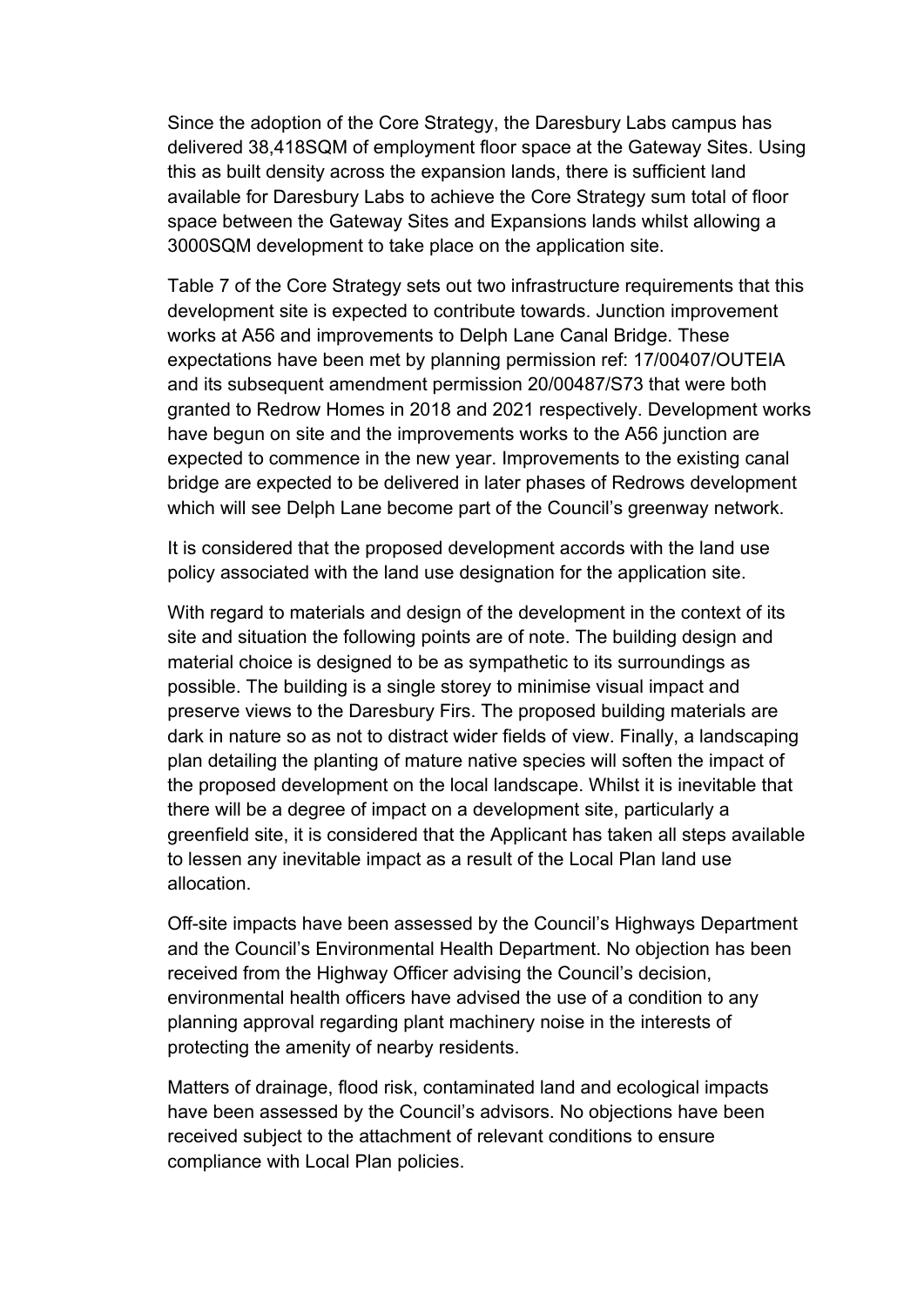## **8. CONCLUSIONS**

The principle of the development is acceptable and is considered to be in compliance with the aspirations of the Local Plan, specifically Policy CS11 of the Halton Core Strategy.

Wider impacts have been assessed by the Council's retained advisors with no objection been received subject to the use of planning conditions.

Approval of the application will facilitate the delivery of a new investment at the DSIC campus and bring quality employment opportunities within a site that is growing in its importance both locally and regionally within the science and innovation industry.

On this basis the proposal is acceptable and accords with the Local Plan

## **9. RECOMMENDATION**

Approve subject to the list of conditions detailed below.

## **Conditions**

- 1. Condition setting out standard time limits (Section 92 the Act)
- 2. Development to be carried out in accordance with approved plans (BE1).
- 3. Details regarding a construction and environmental management plan detailing the following:
	- Protection measures for the woodland areas to the east (Daresbury Firs LNR/LWS) and north-east, and any associated buffer habitats located at the eastern site boundary.
	- Protection measure for the Bridgewater Canal to the west, to include a minimum buffer along the watercourse of 5 metres.
	- Pollution control measures to prevent runoff and other potential pollutants entering the woodland area to the east or the canal to the west.
	- Avoidance measures for protected/priority species including badger and hedgehog.
	- Timing restrictions in respect of clearance of potential bird nesting habitat.
	- Invasive species control method statements (Himalayan balsam).
- 4. Requirement concerning a verification report demonstrating the approved surface water drainage scheme has been implemented (NPPF).
- 5. Details concerning external plant equipment noise protections (PR2).
- 6. The development hereby permitted shall not be occupied until details of bird boxes to include number, type and location on an appropriately scaled plan as well as timing of installation, has been provided for approval and implemented in accordance with those details.(BE1 and GE21).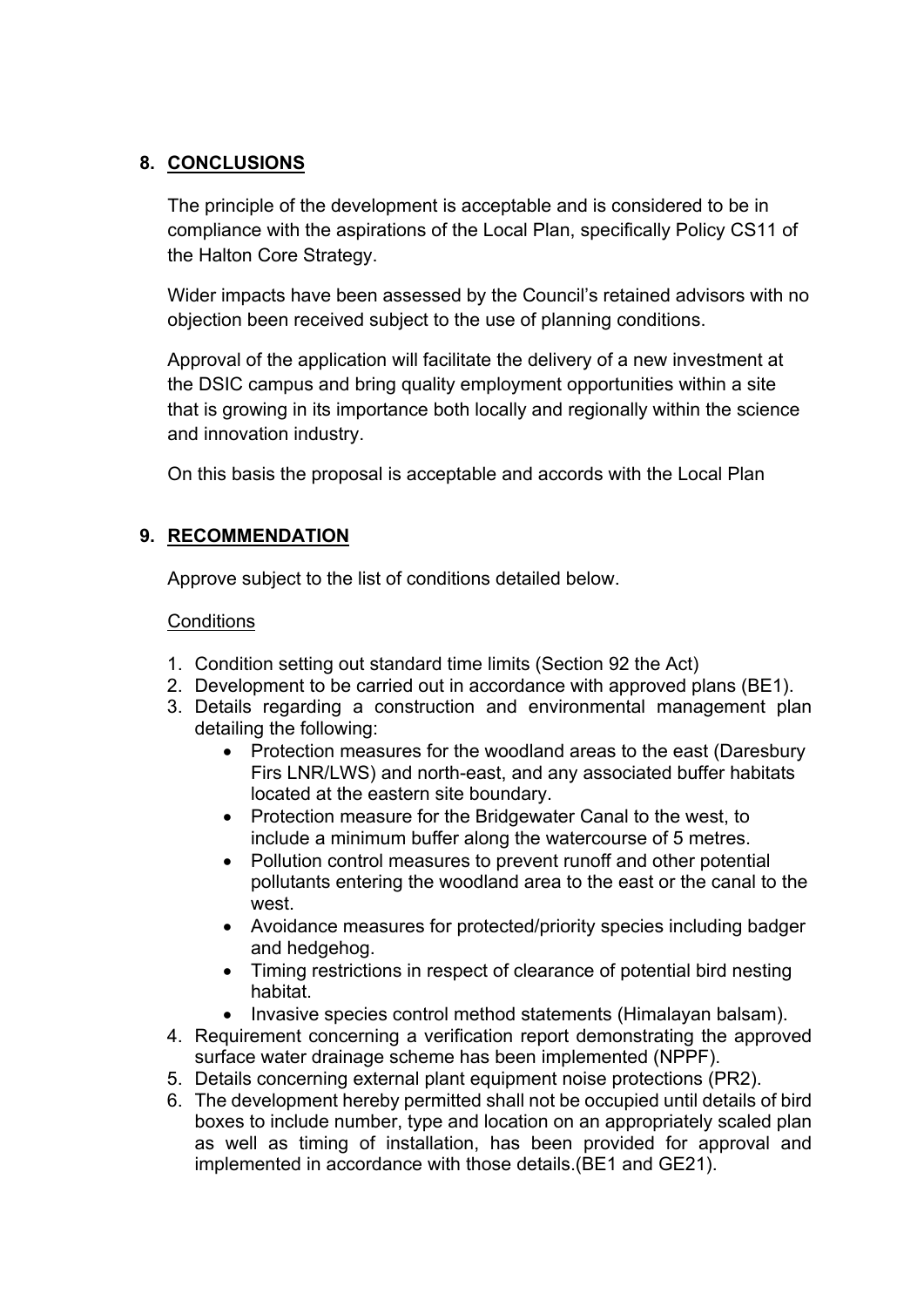- 7. Details concerning the submission of a construction waste audit (WM8).
- 8. Details requiring the installation of a lighting scheme to prevent excessive light from affecting the canal corridor and Daresbury Firs (BE1 and GE21).
- 9. Details for a scheme demonstrating the number and location of Bat boxes (BE1 and GE21).
- 10.Condition requiring the installation of any boundary treatment the Applicant shall submit details concerning measures to implement a hedgehog highway (BE1 and GE21).
- 11.A Landscape and Ecology Maintenance Plan shall be submitted and agreed in writing. It shall address the following points
	- Creation, establishment and management of wildflower areas;
	- Planting, establishment and management of hedgerows;
	- Tree management;
	- Pond management;
	- Management of areas containing bluebell;
	- Locations of hedgehog highways in boundary fences;
	- Bat and bird box types and locations. This should be informed by the updated bat activity and breeding bird surveys completed in 2021.
- 12.Details requiring submission and agreement of site levels and finished floor levels (BE1)

### Informative

- 1. United Utilities Informative.
- 2. Environment Agency standing advice

3. Informative about requirement for biodiversity net gain post enactment of the Environment Act 2021.

### BACKGROUND PAPERS

The submitted planning applications are background papers to the report. Other background papers specifically mentioned and listed within the report are open to inspection at the Council's premises at Municipal Building, Kingsway, Widnes, WA8 7QF in accordance with Section 100D of the Local Government Act 1972

### SUSTAINABILITY STATEMENT

As required by:

- The National Planning Policy Framework (2021);
- The Town and Country Planning (Development Management Procedure) (England) Order 2015; and